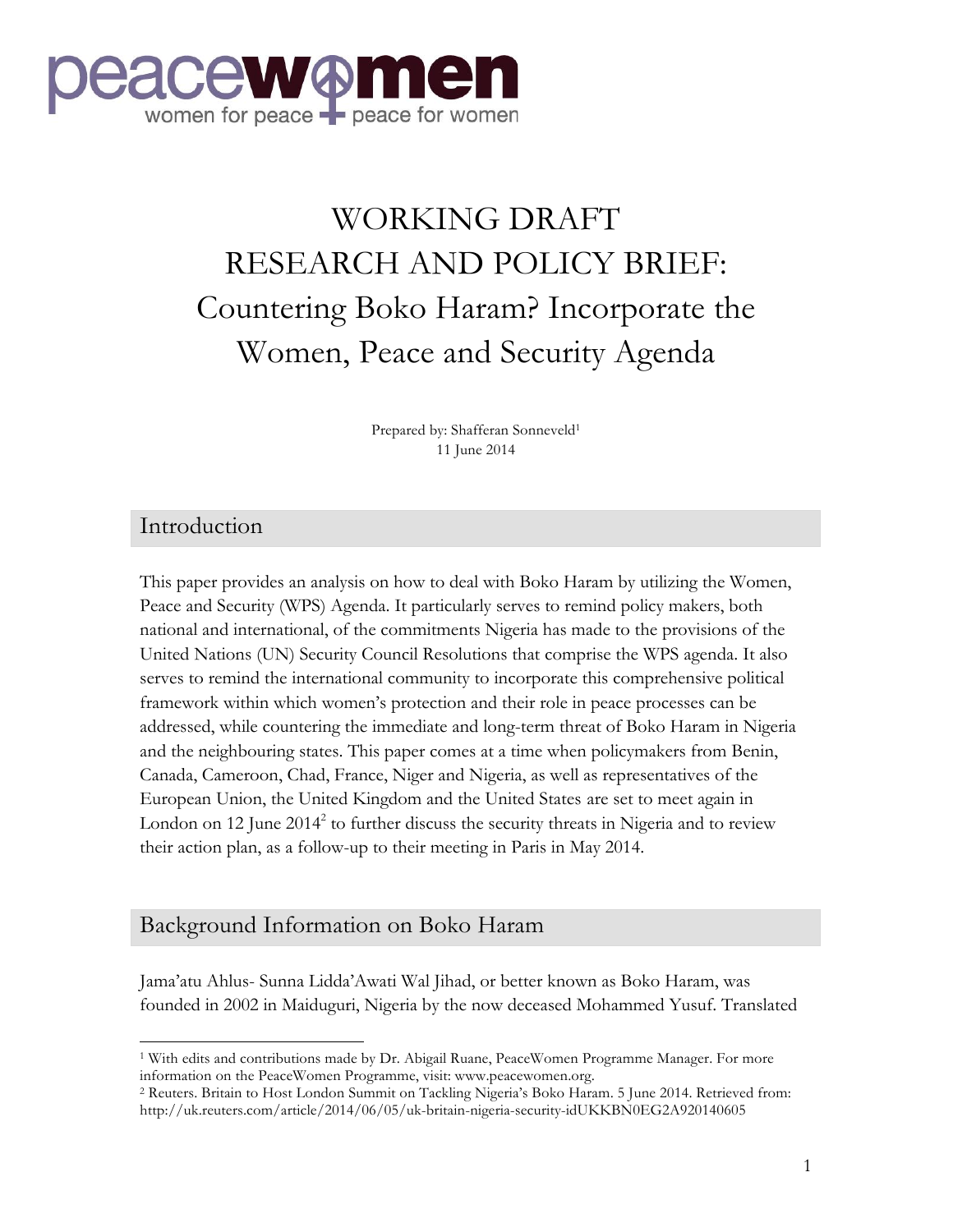into English, the name of the group means "People Committed to the Prophet's Teachings for Propagation and Jihad".<sup>3</sup> Boko Haram is seeking to establish an Islamic state in the north of Nigeria and supports Islamic education. 4

In 2009, the Nigerian Government raided Boko Haram's headquarters, following Boko Haram's attacks on police stations and other government buildings in Maiduguri.<sup>5</sup> After Mohammed Yusuf was killed at this raid, Abubakar Shekau began leading Boko Haram.6 Under his lead, Boko Haram has carried out violent attacks, using terrorist tactics.<sup>7</sup> While Boko Haram is based in northeastern Nigeria, it has also operated in Cameroon and has been active in Chad and Niger.<sup>8</sup> At the Paris Summit on the Security in Nigeria in May 2014, Nigerian President Goodluck Jonathan noted that Boko Haram is not just an organization concerned about the influx of Western education, but that it is most definitely now the Al-Qaeda of West Africa.<sup>9</sup>

### Attacks by Boko Haram

Some of the major attacks for which Boko Haram is responsible include, among others, the following:

- 9 June 2014: The kidnapping of approximately 20 girls in the village of Garkin Fulani.10
- 5 May 2014: The attack on a staging base for the rescuers of the more than 300 schoolgirls, which killed 310 people in Gamboru Ngala, Nigeria.<sup>11</sup>
- 14 April 2014: The abduction of approximately 300 schoolgirls from Chibok, Nigeria.<sup>12</sup>

- <sup>4</sup> Al Jazeera America. *Nigeria Army Says It Knows Location of Kidnapped Girls, Rules Out Force.* 26 May 2014. Retrieved from: http://america.aljazeera.com/articles/2014/5/26/nigeria-girls-found.html<br><sup>5</sup> United Nations News. *Security Council Al-Oaida Sanctions Committee Adds Boko Haram To Its Sanctions List.* 22
- May 2014. Retrieved from: http://www.un.org/News/Press/docs//2014/sc11410.doc.htm

 <sup>3</sup> United Nations News. *Security Council Al-Qaida Sanctions Committee Adds Boko Haram To Its Sanctions List*. 22 May 2014. Retrieved from: http://www.un.org/News/Press/docs//2014/sc11410.doc.htm

<sup>6</sup> United Nations News. *Security Council Al-Qaida Sanctions Committee Adds Boko Haram To Its Sanctions List*. 22 May 2014. Retrieved from: http://www.un.org/News/Press/docs//2014/sc11410.doc.htm

<sup>7</sup> Ibid. <sup>8</sup> Ibid.

<sup>9</sup> Présidence de la République française. *Conférence de presse du sommet de Paris pour la sécurité au Nigéria*. 17 May 2014. Retrieved from: http://www.elysee.fr/conferences-de-presse/article/conference-de-presse-du-sommetde-paris-pour-la-securite-au-nigeria/

<sup>10</sup> The Wall Street Journal. *Boko Haram Kidnaps More Girls in Nigeria.* 9 June 2014. Retrieved from: http://online.wsj.com/articles/boko-haram-kidnaps-more-girls-in-nigeria-1402336940

<sup>11</sup> United Nations News. *Security Council Al-Qaida Sanctions Committee Adds Boko Haram To Its Sanctions List*. 22 May 2014. Retrieved from: http://www.un.org/News/Press/docs//2014/sc11410.doc.htm <sup>12</sup> Ibid.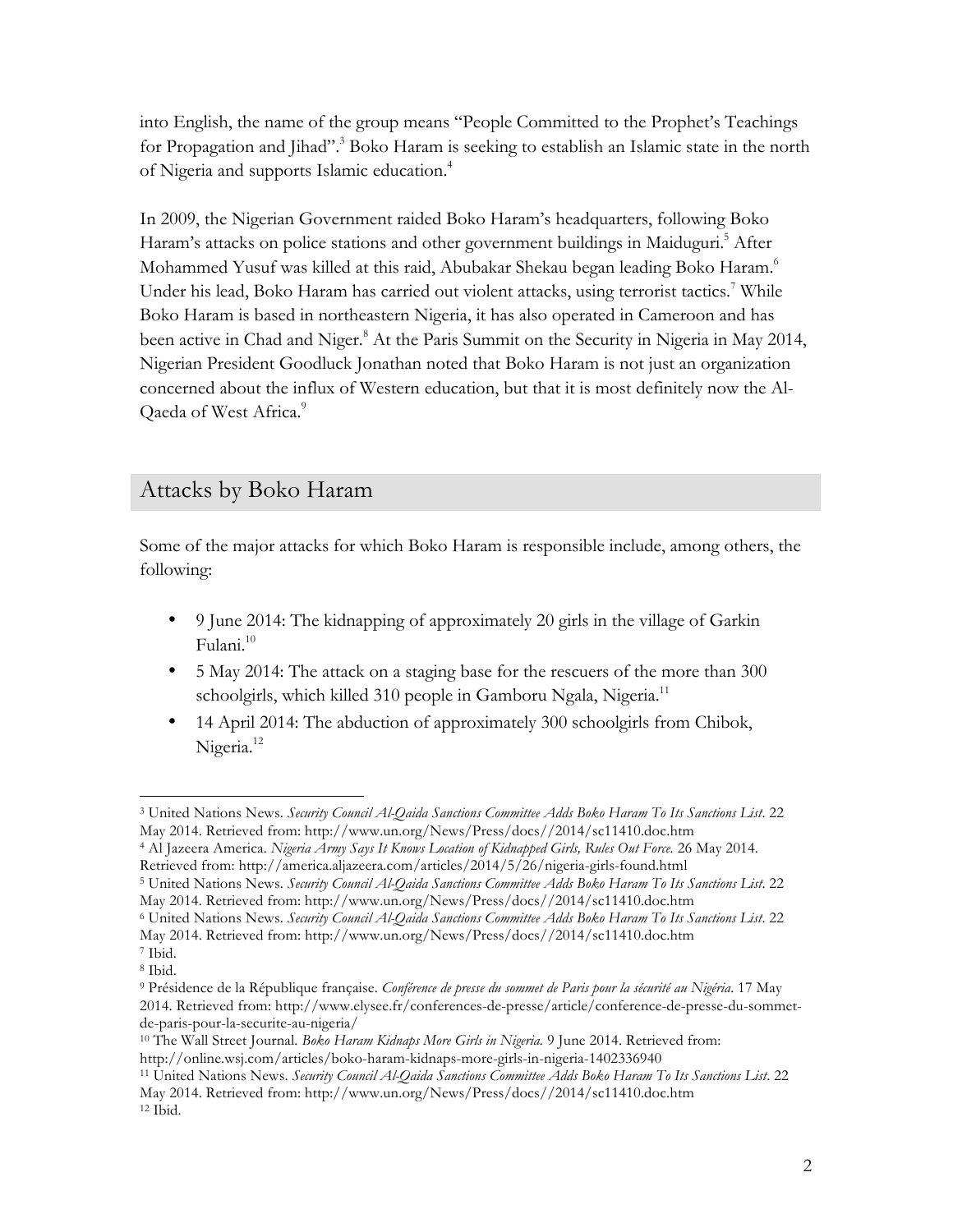- 29 September 2013: The attack on an agricultural school in Yobe, Nigeria, which killed 50 students.<sup>13</sup>
- July 2013: The attack on a school in Mamudo, Nigeria, which killed at least 42 people, of which the majority were students.14
- June 2013: Attacks on schools in Maiduguri and Damaturu, Nigeri, which killed at least 22 children.<sup>15</sup>
- January 2012: A series of bombing in Kano, Nigeria, which killed more than 180 people.16
- 26 August 2011: The attack on the UN Headquarters in Abuja, Nigeria, which killed 21 people and wounded many others.<sup>17</sup>
- 25 December 2011: The attack on Saint Theresa Catholic Church in Madalla, Nigeria, which killed approximately 37 people and injured 50 others.<sup>18</sup>

As a result of the escalating violence, the Nigerian President Goodluck Jonathan had declared Nigeria a state of emergency in May 2013 in the three northern states of Nigeria where Boko Haram is the most active, namely Borno, Yobe and Adamawa.<sup>19</sup> Since early 2013, more than 300 000 people in these states have fled their homes, according to the UN Office for the Coordination of Humanitarian Assistance.<sup>20</sup> Since the abduction of the schoolgirls in April 2014, over 470 civilians have been killed by Boko Haram.<sup>21</sup>

Evidence has also shown that Boko Haram's tactics increasingly include targeting women, through gender-based violence<sup>22</sup>, kidnapping<sup>23</sup>, sexual slavery<sup>24</sup> and forced marriage.<sup>25</sup> It is

andrews.ac.uk/index.php/jtr/article/view/828/707

 <sup>13</sup> Ibid.

<sup>14</sup> Ibid.

<sup>15</sup> Ibid.

<sup>16</sup> Ibid.

<sup>17</sup> Ibid. <sup>18</sup> Ibid.

<sup>19</sup> BBC Africa. *Who Are Nigeria's Boko Haram Islamists?* 20 May 2014. Retrieved from: http://www.bbc.com/news/world-africa-13809501

<sup>20</sup> Human Rights Watch. Nigeria: Boko Haram Attacks Cause Humanitarian Crisis. 14 March 2014. Retrieved from: http://www.hrw.org/news/2014/03/14/nigeria-boko-haram-attacks-cause-humanitarian-crisis <sup>21</sup> Al Jazeera America. *Nigeria Army Says It Knows Location of Kidnapped Girls, Rules Out Force.* 26 May 2014.

Retrieved from: http://america.aljazeera.com/articles/2014/5/26/nigeria-girls-found.html

<sup>22</sup> Elizabeth Pearson and Jacob Zenn. Women, Gender and the Evolving Tactics of Boko Haram. *Journal of Terrorism Research, 5(1)*, 5 February 2014. Retrieved from: http://ojs.st-

<sup>23</sup> Boko Haram has reportedly started to use kidnapping as a tactic since April 2013. See: The Guardian, *French family seized in Cameroon by suspected Boko Haram Islamists freed.* 19 April 2013. Retrieved from:

http://www.theguardian.com/world/2013/apr/19/french-family-kidnapped-cameroon-freed

<sup>24</sup> Elizabeth Pearson and Jacob Zenn. Women, Gender and the Evolving Tactics of Boko Haram. *Journal of Terrorism Research, 5(1)*, 5 February 2014. Retrieved from: http://ojs.st-

andrews.ac.uk/index.php/jtr/article/view/828/707

<sup>25</sup> Ibid.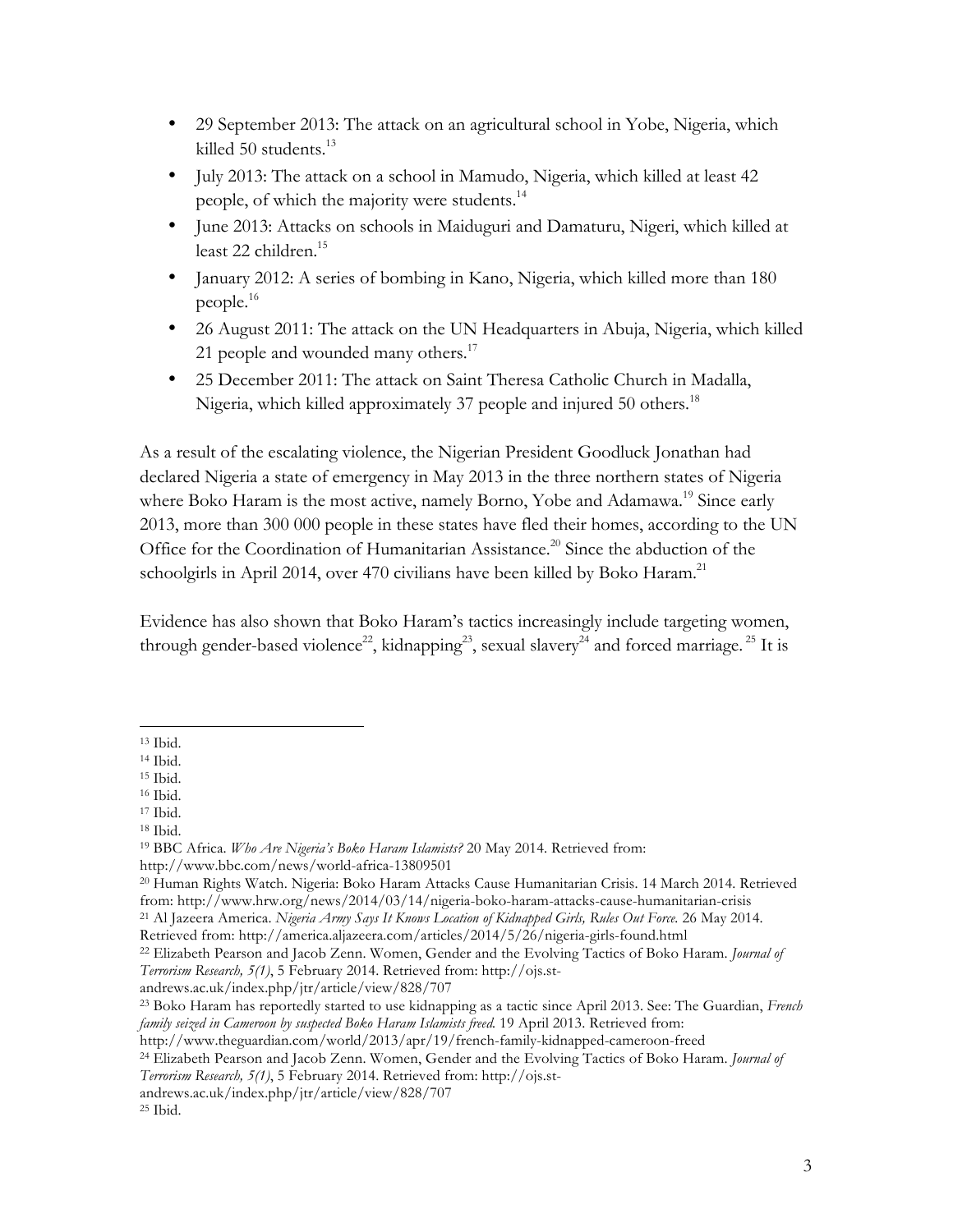argued by some scholars that this change in tactic is a result of corresponding tactics by the Nigerian security forces<sup>26</sup> – an alarming violation against women's rights in Nigeria.

## Response from the Nigeria's Government

The Nigerian Government has employed military-style, reactionary approaches to counter Boko Haram.<sup>27</sup> At the Paris Summit on the Security of Nigeria, President Goodluck Jonathan affirmed his commitment to locate the girls and to ensure their safe return to their families.<sup>28</sup> He also noted that Nigeria has deployed 20 000 troops to the north of Nigeria as of May 2014 in order to combat Boko Haram.<sup>29</sup> Reports have also emerged indicating that the Nigerian Government is seeking to negotiate with leaders of Boko Haram in order to secure the safe surrender of the abducted schoolgirls.<sup>30</sup>

Nigerian civil society has been extremely active and has spoken up against the attacks of Boko Haram. On 30 April 2014, hundreds of people, including the mothers of the abducted girls, marched to the National Assembly in Abuja, handing over a letter requesting the Nigerian authorities to take more action to ensure that the abducted Nigerian schoolgirls be released.<sup>31</sup>

Yet, reports now demonstrate that Nigeria's own military officers are sabotaging the mission to counter Boko Haram.<sup>32</sup> According to Nigerian news reports, ten generals and five other seniors have been found guilty of providing Boko Haram with ammunition and confidential information about the strategies of the Nigerian military.<sup>33</sup> Moreover, the Nigerian security forces allegedly failed to act on warnings that Boko Haram would carry out the abduction of

<sup>26</sup> Ibid.

<sup>27</sup> Comfort Ero, Program Director for Africa at the International Crisis Group in an interview with the Global Observatory on 22 May 2014. See: http://theglobalobservatory.org/interviews/745-international-sanctionsneeded-for-boko-haram-but-weakest-link-is-at-regional-level.html

<sup>28</sup> Présidence de la République française. *Conférence de presse du sommet de Paris pour la sécurité au Nigéria*. 17 May 2014. Retrieved from: http://www.elysee.fr/conferences-de-presse/article/conference-de-presse-du-sommetde-paris-pour-la-securite-au-nigeria/

<sup>29</sup> Ibid.

<sup>30</sup> Mail and Guardian. *Boko Haram Holds World to Ransom.* 6 June 2014. Retrieved from: http://mg.co.za/article/2014-06-05-boko-haram-holds-world-to-ransom

<sup>31</sup> Amnesty International. *Nigeria: Campaign of Violence and Abductions Agaisnt Civilians Must End.* 2 May 2014. Retrieved from: http://www.amnesty.org/en/news/nigeria-campaign-violence-and-abductions-againstcivilians-must-end-2014-05-02

<sup>32</sup> The Globe and Mail. *Nigeria Says Military Infiltrated by Boko Haram Sympathizers*. 3 June 2014. Retrieved from: http://www.theglobeandmail.com/news/world/nigerian-generals-officers-found-guilty-of-aiding-boko-haramreport/article18959056/

<sup>33</sup> Ibid.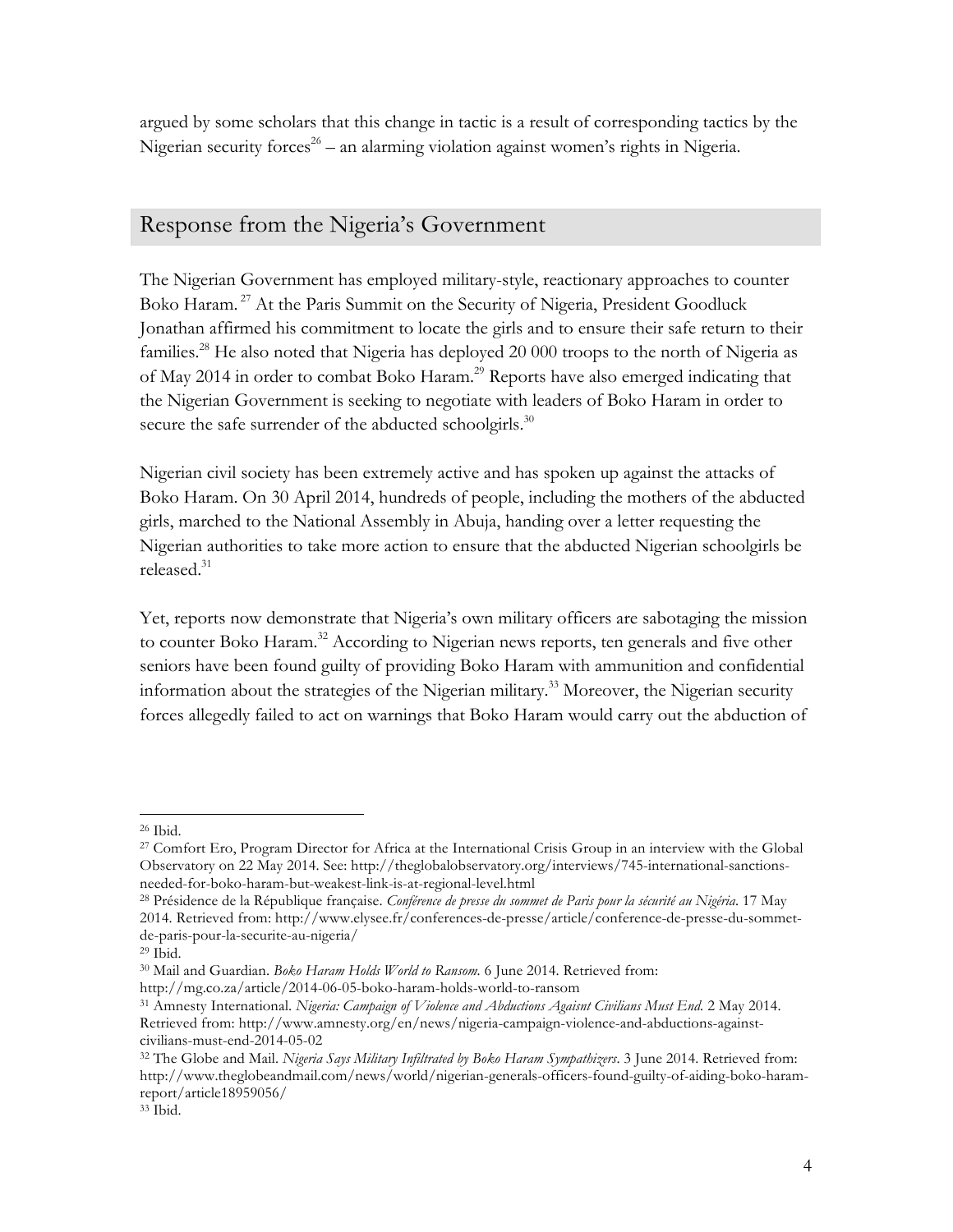the more than 200 schoolgirls in Chibok.<sup>34</sup> Amnesty International claims that a list of Nigerian officials was alerted about the attack taking place at the Government Girls Secondary School.<sup>35</sup> The Nigeria's military strategies have proven to be ill-equipped and simply put, the Nigerian military has not been able to effectively halt further attacks by Boko Haram on innocent civilians.

## Response from the International Community

With the rise in global awareness of Boko Haram and its perpetrations against civilians, and most notably, with the movement on social media with the hashtag #BringBackOurGirls to safely return the abducted schoolgirls, the international community has responded widespread to Boko Haram's actions with condemnation.<sup>36</sup> Following the abduction of the schoolgirls, the UN Security Council released a press statement strongly condemning the abduction by Boko Haram and underlining the need to bring perpetrators to justice.<sup>37</sup>

The UN, however, has been condemning Boko Haram long before the April 2014 abductions – to no avail unfortunately. The UN High Commissioner for Human Rights Navi Pillay had suggested in January and June 2013 that attacks carried out by Boko Haram may constitute as crimes against humanity. Moreover, a report released in August 2013 by the International Criminal Court (ICC) Prosecutor Fatou Bensouda suggests that there is reason to believe that Boko Haram has carried out crimes against humanity, namely murder and persecution.<sup>38</sup> Referring to the abduction of the schoolgirls, the Office for the United Nations High Commissioner for Human Rights suggested that acts conducted by Boko Haram involving sexual slavery might also be considered to be crimes against humanity.<sup>39</sup>

Although the UN's tactic of naming and shaming Boko Haram's perpetrations has not slowed the group down, the UN has nonetheless provided support to Nigeria and the families of the abducted schoolgirls. After the visit by high-level representative of the Secretary-General, Said Djinnit, to Nigeria in mid-May 2014, the UN confirmed it would be

<sup>34</sup> Amnesty International. *Nigerian Authorities Failed to Act on Warnings about Boko Haram Raid on School.* 9 May 2014. Retrieved from: http://www.amnesty.ca/news/news-releases/nigerian-authorities-failed-to-act-onwarnings-about-boko-haram-raid-on-school

<sup>35</sup> Ibid.

<sup>36</sup> UN News Centre. *Nigeria: UN Envoy Urges National Actors to 'Close Ranks' to Ensure Release of Schoolgirls.* 9 June 2014. Retrieved from:

http://www.un.org/apps/news/story.asp?NewsID=47993&utm\_source=feedburner&utm\_medium=feed&ut m\_campaign=Feed%3A+ungen+%28UN+gender+equality+news+feed%29#.U5ZBaxaEBfM

<sup>37</sup> UN News Centre. *Security Council Press Statement on Attacks in Nigeria*. 9 May 2014. Retrieved from: http://www.un.org/News/Press/docs/2014/sc11387.doc.htm

<sup>38</sup> UN News Centre. *Nigeria Attacks by Boko Haram Could Be Crimes Against Humanity, Says ICC Prosecutor.* 5 August 2013. Retrieved from: http://www.un.org/apps/news/story.asp?NewsID=45565#.U4TgRZRdV7d <sup>39</sup> UNiFEED. *Geneva/Boko Haram.* 6 May 2014. Retrieved from:

http://www.unmultimedia.org/tv/unifeed/2014/05/geneva-boko-haram/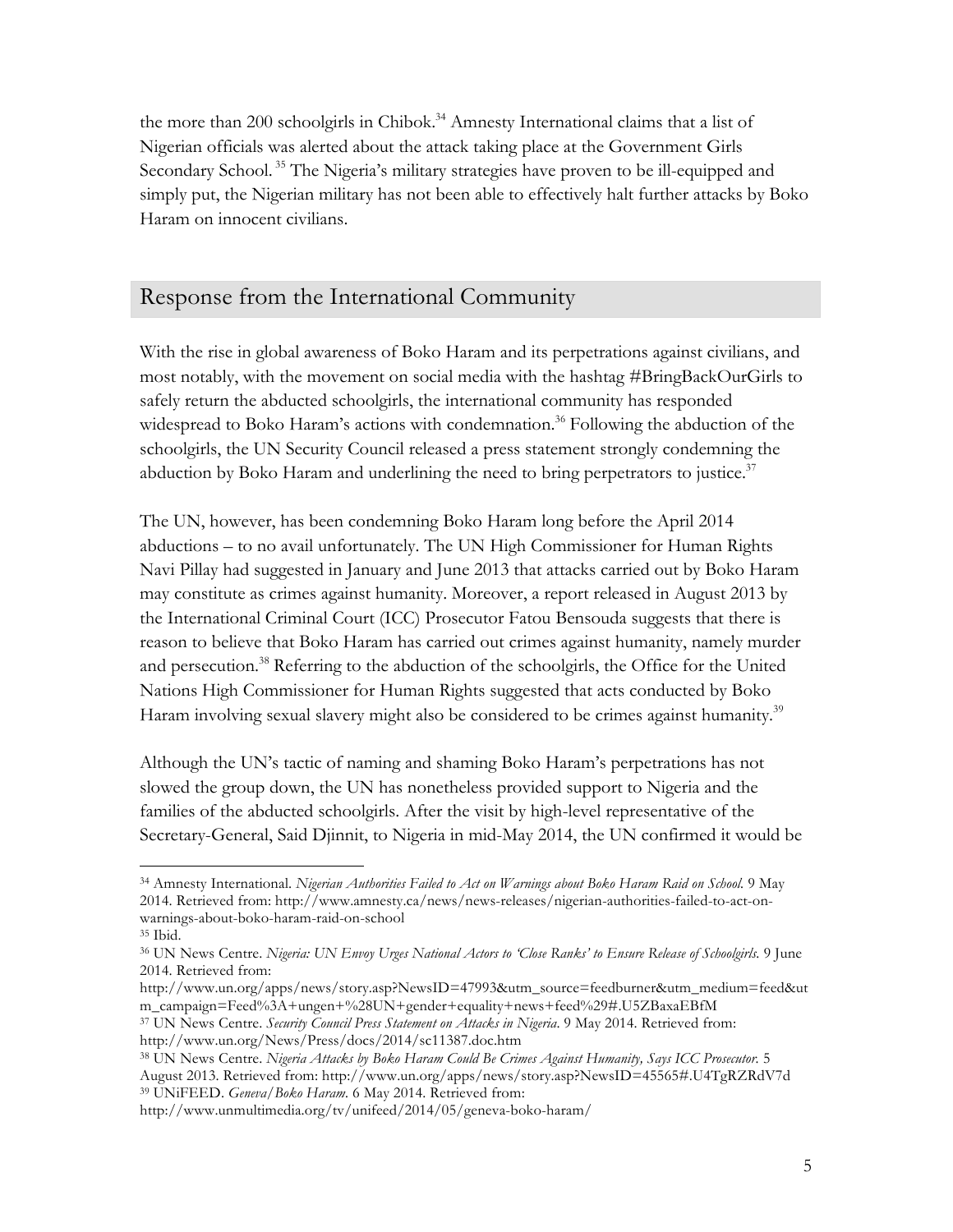providing the UN Integrated Support Package for the victims and families of the mass abduction.<sup>40</sup> The UN's support to the families of the abducted schoolgirls and to Nigeria's efforts to secure the release of schoolgirls was renewed following Djinnit's visit in the beginning of June  $2014.<sup>41</sup>$ 

Meanwhile, on 17 May 2014, the Heads of State of Benin, Cameroon, Chad, France, Niger and Nigeria and representatives from the European Union, the United Kingdom and the United States met for an exclusive meeting at the Paris Summit for Security in Nigeria to discuss ways to combat Boko Haram.<sup>42</sup> In the Summit's conclusions, the countries agreed on action points – on bilateral and multilateral bases – to combat Boko Haram and locate the abducted schoolgirls. <sup>43</sup> These discussions were solely high-level and did not involve civil society stakeholders.

On 22 May 2014, the UN Security Council's Al-Qaida Sanctions Committee approved the addition of Boko Haram to its list individuals and entities that are subject to targeted financial sanctions and an arms embargo.<sup>44</sup> Pursuant to paragraphs 2 and 3 of resolution 2038 (2012), Boko Haram is associated with Al-Qaida for "participating in the financing, planning, facilitating, preparing, or perpetrating of acts or activities by, in conjunction with, under the name of, on behalf of, or in support of" Al-Qaida and the Organization of Al-Qaida in the Islamic Maghreb.

In addition to international sanctions, actions are also taken bilaterally. In order to find the abducted schoolgirls, the US has dispatched drones over Nigeria and has sent 80 soldiers to safeguard the drone base in Chad.<sup>45</sup> While the leaders of Cameroon and Chad have declared "war" on Boko Haram, the French have ruled out any direct military intervention by the West.<sup>46</sup>

<sup>40</sup> UN News Centre. *Boko Haram, Nigerian Group that Kidnapped Schoolgirls, Put on UN Terror Sanctions List.* 23 May 2014. Retrieved from: http://www.un.org/apps/news/story.asp?NewsID=47874#.U4X\_u5RdV7c

<sup>41</sup> UN News Centre. *Nigeria: UN Envoy Urges National Actors to 'Close Ranks' to Ensure Release of Schoolgirls.* 9 June 2014. Retrieved from:

http://www.un.org/apps/news/story.asp?NewsID=47993&utm\_source=feedburner&utm\_medium=feed&ut m\_campaign=Feed%3A+ungen+%28UN+gender+equality+news+feed%29#.U5ZBaxaEBfM

<sup>42</sup> Présidence de la République française. Paris Summit for Security in Nigeria – Conclusions. 17 May 2014. Retrieved from: http://www.elysee.fr/declarations/article/paris-summit-for-security-in-nigeria-conclusions/ <sup>43</sup> Ibid.

<sup>44</sup> United Nations News. *Security Council Al-Qaida Sanctions Committee Adds Boko Haram To Its Sanctions List*. 22 May 2014. Retrieved from: http://www.un.org/News/Press/docs//2014/sc11410.doc.htm

<sup>45</sup> The Wall Street Journal. Boko Haram Kidnaps More Girls in Nigeria. *9 June 2014*. Retrieved from: http://online.wsj.com/articles/boko-haram-kidnaps-more-girls-in-nigeria-1402336940

<sup>46</sup> BBC News Africa. *Africa Leaders Declare 'War' on Nigeria Boko Haram.* 17 May 2014. Retrieved from: http://www.bbc.com/news/world-africa-27451966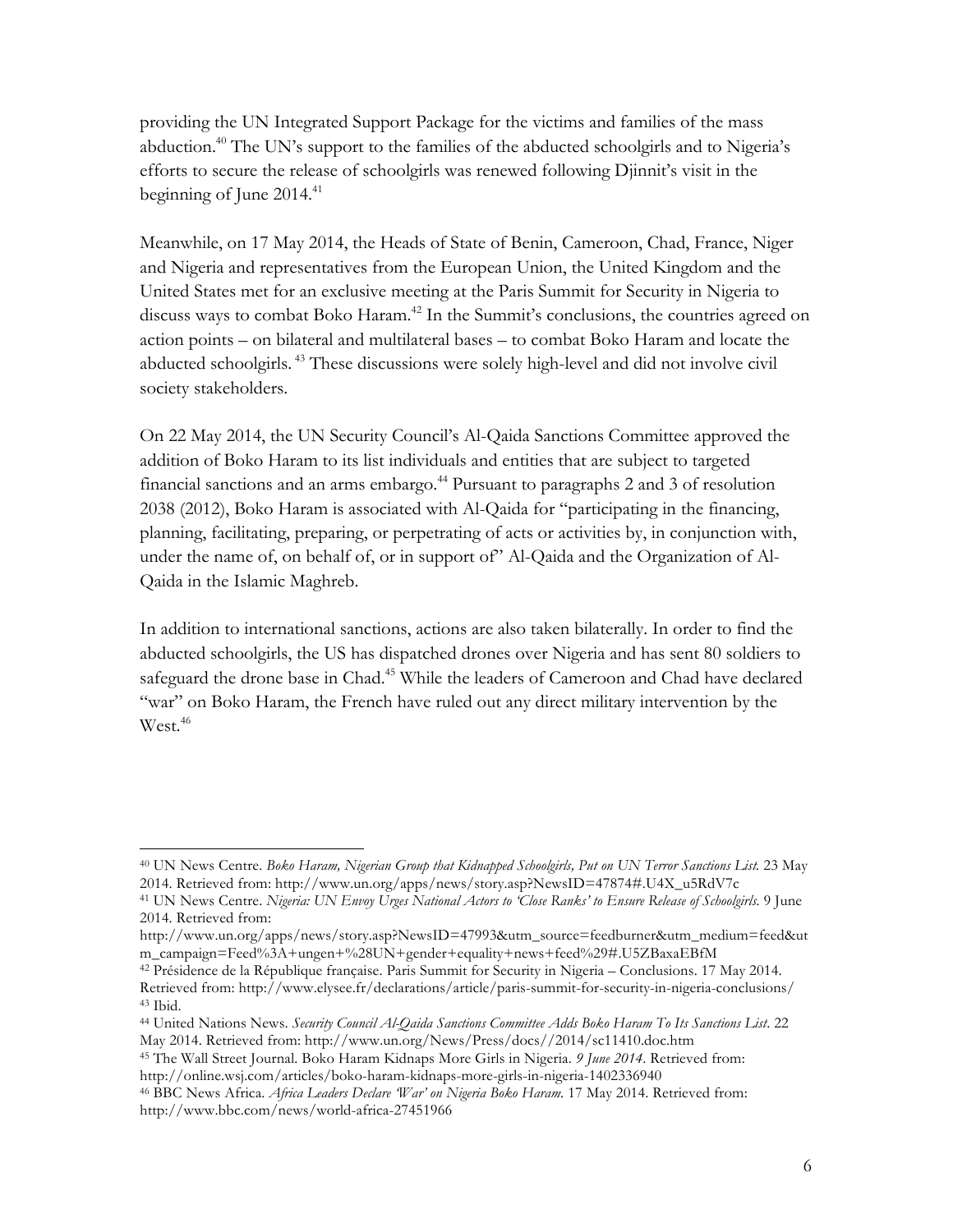### Women, Peace and Security Agenda

The Women, Peace and Security (WPS) Agenda refers to the international policy framework established through the UN Security Council Resolutions 1325 (2000), 1820 (2009), 1888 (2009), 1889 (2010), 1960 (2011), 2106 (2013), and 2122 (2013). These resolutions guide work to promote and protect the rights of women in conflict and post-conflict situations. Supporting reference documents include the Beijing Platform for Action and the Convention on the Elimination of All Forms of Discrimination against Women. It is widely agreed that women's participation in peace negotiations is crucial in achieving and sustaining peace.

#### National Action Plan

 

In August 2013, Nigeria finalized and published its National Action Plan (NAP) for the Implementation of the UN Security Council Resolution 1325 and Related Resolutions in Nigeria. A NAP demonstrates the government's commitment and accountability to "[ensure] the security of women and girls during armed conflicts and [enhance] their active and direct participation in conflict prevention and peace-building as well as post-conflict efforts."<sup>47</sup> Nigeria's NAP is based on three priorities:

- 1) **Participation:** Increased political empowerment for women and engagement at all levels of decision-making;
- 2) **Justice, Protection and Peace:** A more effective and credible justice and security environment for women during and after conflict;
- 3) **Economic Resource and Support:** Allocation of greater and more sustainable financial resources to support women in recovery processes.

The strategic objectives for Nigeria's NAP are based on five pillars, namely: prevention, participation, protection, prosecution and promotion.

<sup>47</sup> Federal Republic of Nigeria. *National Action Plan for the Implementation of UNSCR 1325 and Related Resolutions in Nigeria*. August 2013. Retrieved from:

http://www.peacewomen.org/assets/file/NationalActionPlans/nigeria\_nationalactionplan\_2013.pdf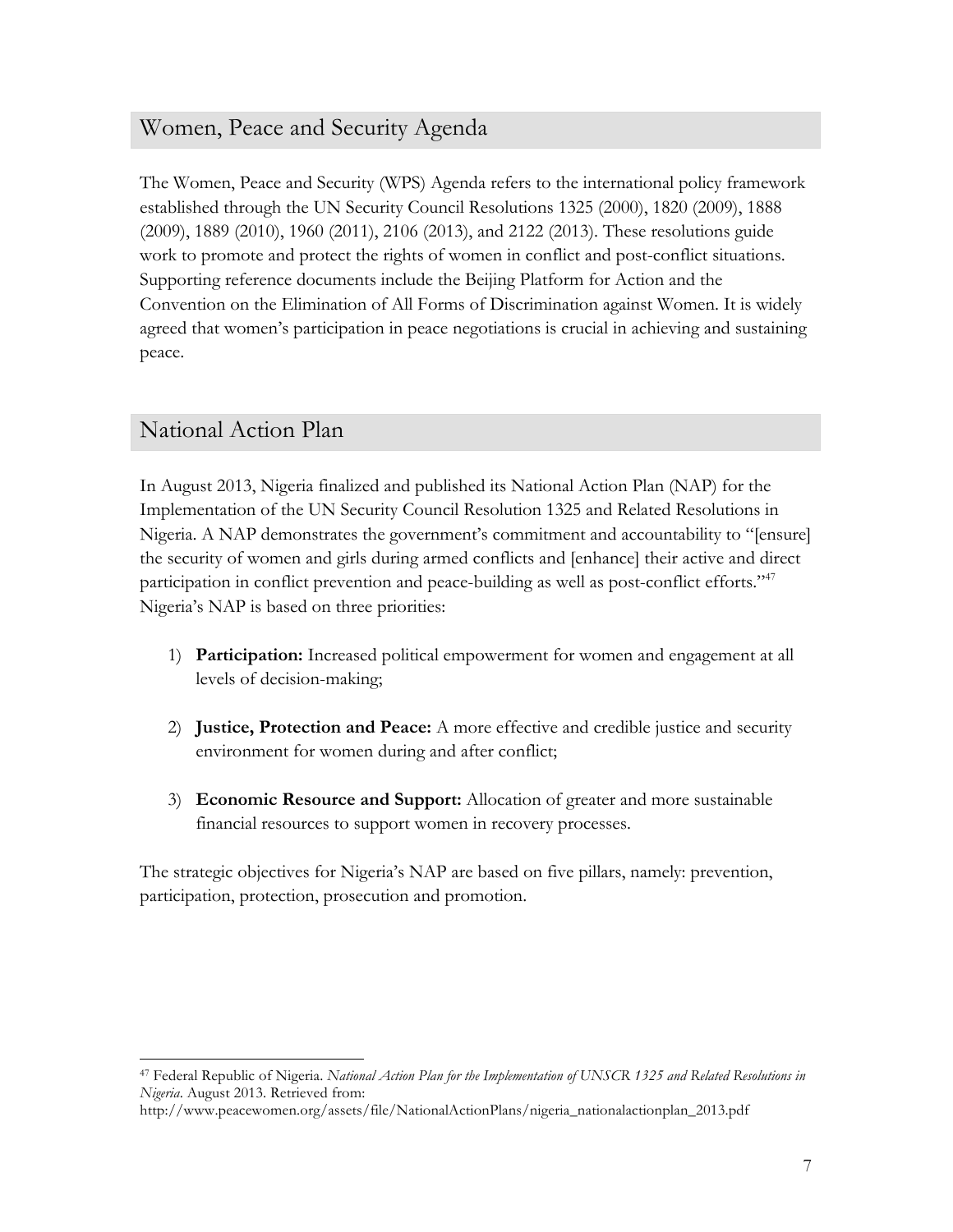# Policy Gaps

Both the Nigerian Government and the international community have sought to safely return the abducted schoolgirls, while terminating and preventing any future perpetrations of Boko Haram – all without success. The measures undertaken have so far lacked the foundation needed to create and realize sustainable peace: women's effective participation as established in the Women, Peace and Security Agenda. Specific gaps in current policies include:

- Lack of civil society engagement. Civil society organizations need to be engaged in all levels of decision-making to ensure that women are adequately represented and to effectively hold the Government of Nigeria accountable for any inaction. The high-level Summit scheduled to take place in London on 12 June 2014 will not involve any insight of local Nigerian non-governmental organizations, let alone civil society leaders.
- **Lack of women.** Nigerian women have spoken up. The world is hearing them. They started the global social movement of #BringBackOurGirls and they demand justice.<sup>48</sup> Yet they remain absent in all formal negotiations and policy discussions. Nonetheless, women's participation is vital in such discussions – studies have demonstrated that women, and mothers specifically, are ones central to preventing radicalization.<sup>49</sup> Moreover, women are agents of change and proven successful negotiators. As such, their influence and insight is needed to prevent further exacerbation of the conflict.
- **Lack of gender advisors.** Nigeria and the international community have yet to build a team of experts to examine and tackle the intricate dimensions of the conflict in Nigeria. Given that Boko Haram's war tactics involve using women as weapons of war, it is crucial that at least one gender advisor becomes part of this team so as to integrate the gender perspective in policies and procedures on gender-related issues.
- **Lack of protection against sexual violence.** Boko Haram is using sexual violence as a tactic of war, which has not been stringently condemned nor prevented. As noted in Resolution 1325 and reinforced in Resolution 1820, sexual violence in conflict constitutes a war crime and calls on parties to immediately protect civilians from this horrid act.

<sup>49</sup> Institute for Security Studies. *It Starts At Home: How Mothers Can Help in the Fight Against Terrorism.* 12 March 2014. Retrieved from: http://www.issafrica.org/iss-today/it-starts-at-home-how-mothers-can-help-in-thefight-against-terrorism

 <sup>48</sup> Punch Nigeria. Women Protest Boko Haram's Killings, Abduction. 7 March 2014. Retrieved from: http://www.punchng.com/metro-plus/women-protest-boko-harams-killings-abduction/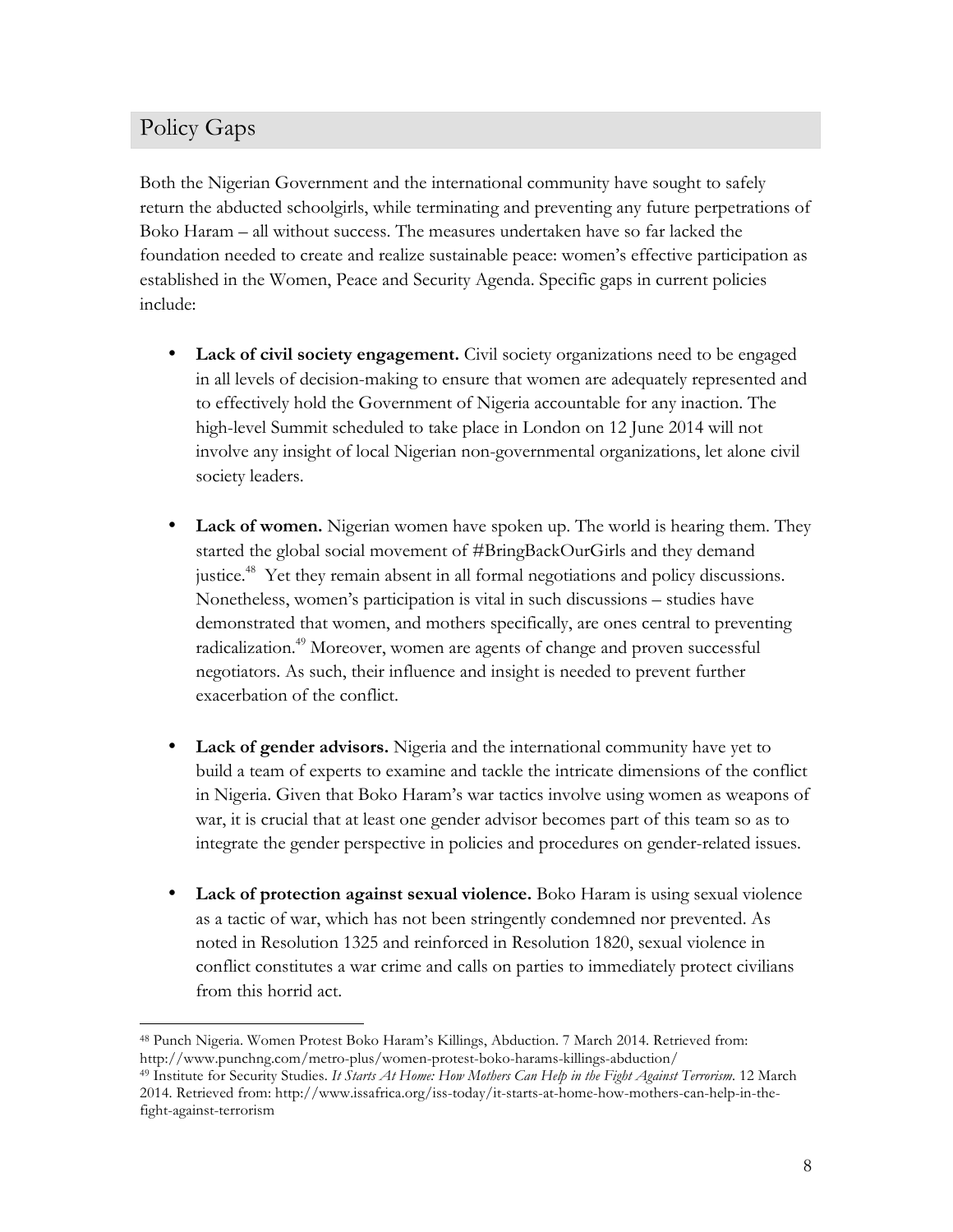• **Lack of recognizing the root cause of violence and conflict: the global arms trade.** While calls to action in the conclusion of the Paris Summit included garnering information on the trafficking of weapons and securing weapons stockpiles, the international community has failed to recognize that the global arms trade as a whole contributes to the insecurity of the region.

#### Policy Recommendations

Boko Haram continues to attack civilians in Nigeria and the surrounding countries, while increasingly posing a greater threat to the region and the international community. To successfully counter Boko Haram, response measures must foster peace and prevent further violence by addressing root causes and upholding state obligations on Women, Peace and Security. States should take a holistic approach that addresses all four pillars of the WPS agenda - prevention, participation, protection, and relief and recovery - supported by Nigeria's NAP:

- 1) **Prevention:** Prevent future violence by Boko Haram and others by addressing root causes. Shift from a reactionary to a preventative approach in dealing with terror attacks,<sup>50</sup> by alleviating poverty and fostering development, as called for by President Mahamoudou Issoufou of Niger at the Paris Summit on the Security in Nigeria in May 2014.<sup>51</sup> Because the arms trade exacerbates violence and is an obstacle to development, it is essential to stop the arms trade to Nigeria. President Hollande from France had indicated at the Paris Summit that many of the weapons that Boko Haram uses originate from Libya.<sup>52</sup>
- 2) **Participation:** Ensure women's full, effective, and meaningful inclusion in all levels in all activities of conflict prevention, peace-building and post-conflict recovery processes, including the high-level Paris Summit for Security in Nigeria and its follow-up meetings. Ensure qualified gender advisors are integrated into all mission and other work addressing Boko Haram to ensure local women's participation and rights in peace processes, protection of women and girls against sexual and gender based violence, and women's full and equal access to legal and judicial procedures.

<sup>50</sup> Center on Global Counterterrorism Cooperation. *The Roles of Women in Terrorism, Conflict and Violent Extremism.* April 2013. Retrieved from: http://globalcenter.org/wp-

content/uploads/2013/04/13Apr11\_Women-and-Terrorism-Prevention\_Final.pdf

<sup>51</sup> Présidence de la République française. *Conférence de presse du sommet de Paris pour la sécurité au Nigéria*. 17 May 2014. Retrieved from: http://www.elysee.fr/conferences-de-presse/article/conference-de-presse-du-sommetde-paris-pour-la-securite-au-nigeria/